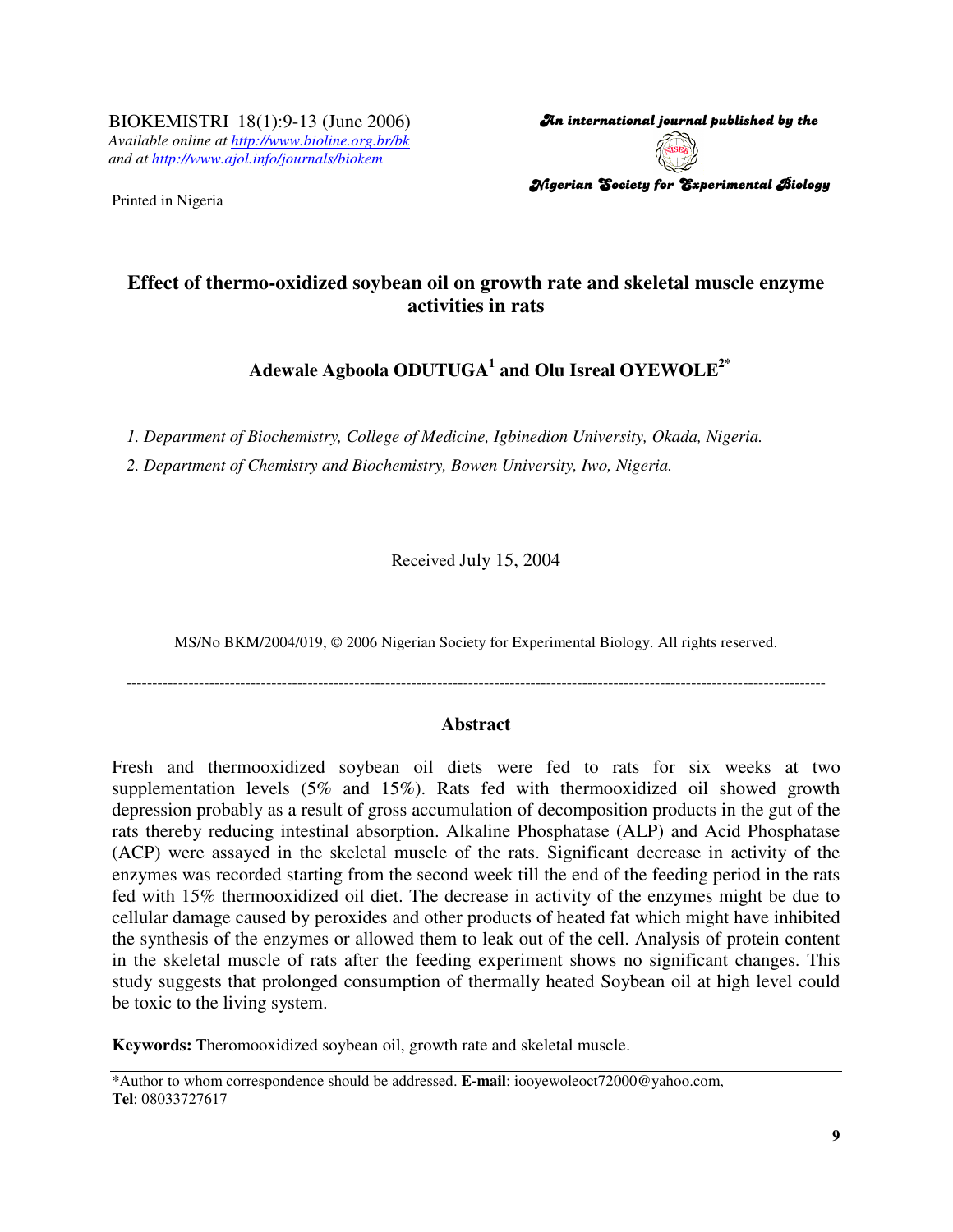# **INTRODUCTION**

When oils are heated, they generate free radicals. These highly reactive radicals lead to the production of primary products, which can undergo degradation reactions to form complex variety of products like hydroperoxides, aldehyde and 4-hydroxyalkenals which can escape from the membrane and cause disturbances at other sites<sup>1</sup>.

They also enter into reactions, with inorganic and organic chemicals (proteins, lipids and carbohydrates) particularly with key molecules in membrane and nucleic acids thereby producing a range of enzymatically damaging consequences 2 . Extensive lipid peroxidation can result in membrane disorganization by peroxidizing mainly the poly-unsaturated fatty acids, which lead to changes in their composition. Such changes can lead to decrease in membrane fluidity and alteration in structure, which may be sufficient to cause cell death<sup>3</sup>.

From the nutritional standpoint, hydroperoxides destroy carotene, Vitamin A and tocopherols. They also denature protein by reacting with muscle proteins causing protein polymerization, which lead to decreased extractability and increased toughness. Epidemiological evidence has also suggested a relationship between the use of fried food and cancer incidence<sup>3</sup>.

The objective of this research was to investigate the effect of thermally heated Soybean oil on growth and its toxic effect on the living tissue.

# **MATERIALS AND METHODS**

### **Diet formulation**

Table 1 shows the feed composition. The components of each diet were mixed together and made into pellets after which it was oven dried.

# **Management of rats**

Eighty albino rats divided into 4 groups were used for the experiment. Fresh and soybean oil heated for 10 days at 2 hours per day was used as component of rat diet. The composition of the soybean oil was at two levels (5% and 15%). The diet and water were given to the animals *ad*

*libitum* for a period of six weeks. Average weight of animals in each group was taken on weekly basis. Five rats were removed from each group at weekly interval and sacrificed. Their skeletal muscle were removed and analyzed for protein and enzyme activities.

| Component                  | A    | $\check{ }$<br>ے<br>B | $\mathsf{C}$ | D    |
|----------------------------|------|-----------------------|--------------|------|
| Casein                     | 25.0 | 25.0                  | 25.0         | 25.0 |
| D-L Methionine             | 0.4  | 0.4                   | 0.4          | 0.4  |
| D-L Lysine                 | 0.4  | 0.4                   | 0.4          | 0.4  |
| Corn starch                | 41.2 | 41.2                  | 25.0         | 25.0 |
| Cellulose                  | 13.0 | 13.0                  | 25.5         | 25.5 |
| Sucrose                    | 10.0 | 10.0                  | 3.7          | 3.7  |
| Vitamin Mix                | 1.0  | 1.0                   | 1.0          | 1.0  |
| Mineral mix                | 4.0  | 4.0                   | 4.0          | 4.0  |
| oil<br>Soybean<br>(fresh)  | 5.0  |                       | 15.0         |      |
| oil<br>Soybean<br>(heated) |      | 5.0                   |              | 15.0 |

Table 1: Diet composition (g/100g)

# **Preparation of tissue homogenate**

Rats were anaesthetized by putting them in jar containing cotton wool soaked in chloroform. They were then dissected and the skeletal muscle in the femur, tibia and fibula removed into ice cold 0.25M sucrose buffer to maintain the organ Integrity. The organ was washed of blood, weighed and then homogenized in ice cold 0.25M sucrose buffer (x6 dilution) using mortar and pestle. The homogenate was then frozen to be analyzed for protein and enzymes.

### **Protein concentration determination**

The skeletal muscle was homogenized with 0.25M sucrose buffer to make 30 times dilution. The protein concentration in the tissue was then determined using Biuret method<sup>4</sup>. This method is based on the principle that when Copper II ion is added to protein in alkaline medium, a purple colour chelate is formed between the Copper II ion and peptide bonds. The intensity of the purple colour is a measure of the amount of protein present.

# **Enzyme activity determination**

Alkaline phosphatase (ALP) and Acid phosphatase (ACP) activities in the skeletal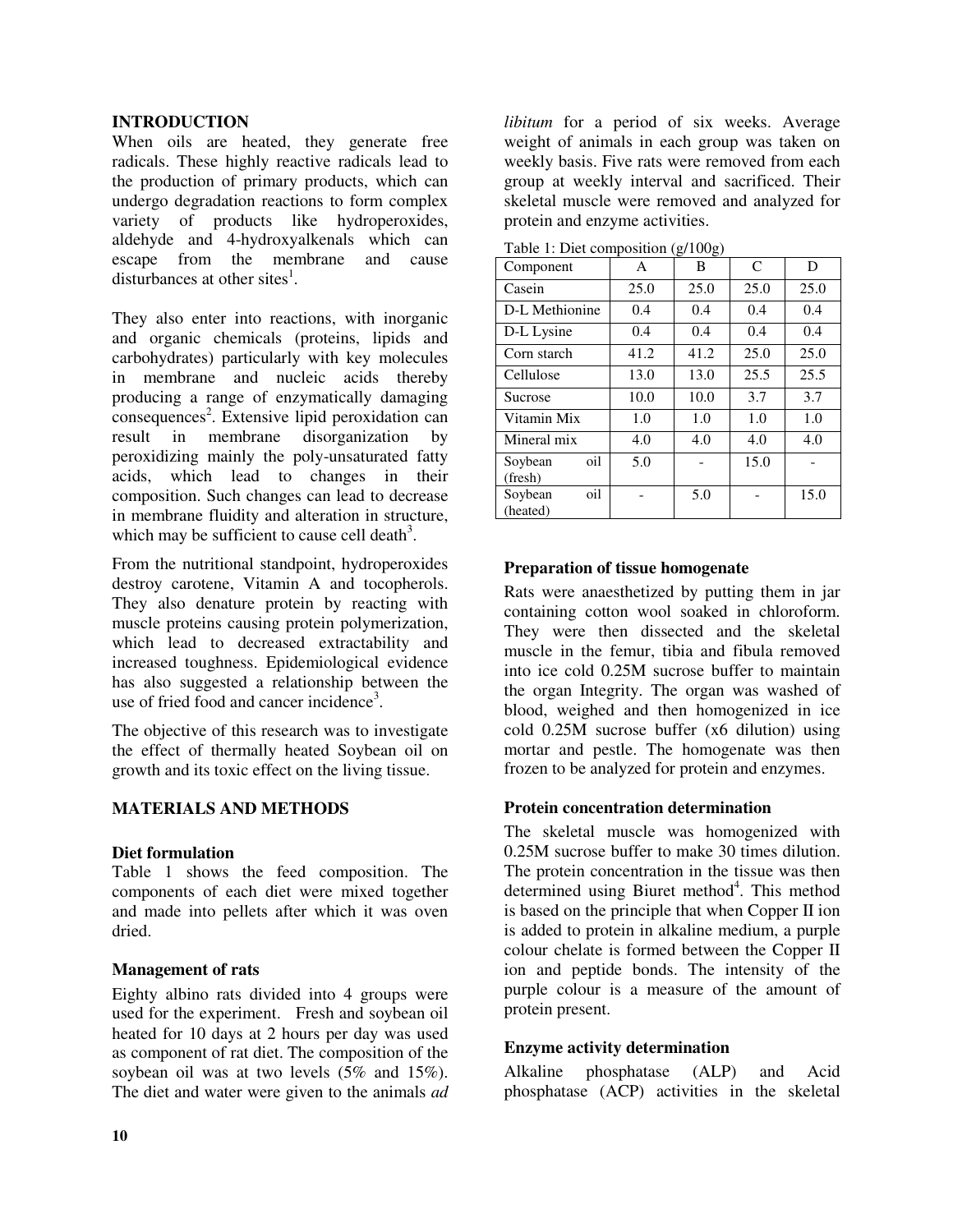muscle of the rats were determined using the method described by Fishback<sup>5</sup>. The method is based on the principle that the enzymes hydrolyse Paranitrophenyl phosphate (PNPP) to Paranitrophenol (PNP) and phosphoric acid at alkaline and acidic medium respectively. The PNP confers yellowish colour on the reaction mixture and its intensity is then measured using the spectrophotometer.

# **RESULTS AND DISCUSSION**

#### **Growth rate of the rats**

Figure 1 shows the growth pattern of the 4 groups of experimental animals. Rats fed with thermooxidized soybean oil (group B and D) shows growth depression while those fed with fresh oil (group A and C) have unhindered growth throughout the experimental period. Molecular changes that took place during lipid oxidation modified the physical properties and utility of lipids. These modifications affect digestibility, intestinal absorption and energy values of the diet and may result in depression of weight and growth<sup>6,7</sup>. The bad taste and odour that characterized oxidized oil can also lead to reduce feed intake and palatability in the experimental rats thereby leading to growth retardation<sup>8</sup>.



Each spot is the mean weight of all rats in each group Figure 1: GROWTH PATTERN OF EXPERIMENTAL RATS

#### **Protein content of the tissue**

Figure 2 shows the protein concentration (g/100g tissue) of the skeletal muscle of rats in each group at the end of the feeding period. Statistical analysis shows that there is no significant difference in the protein concentration of the skeletal muscle of rats fed with fresh oil and those with thermooxidized oil at the two supplementation levels (5%and 15%). This appears to indicate that the muscle proteins of the animal are not adversely affected by ingestion of the heated oil. Significant loss in protein content was not observed probably because the extent of thermooxidation of the soybean oil was not sufficient to cause adverse effects on muscle protein.



The bar chart indicates the mean of 5 analyses in each group

#### **Enzyme activities**

Figures 3 and 4 show the specific activities of alkaline phosphatase and acid phosphatase respectively. Significant decrease in ALP and ACP activity was recorded in the skeletal muscle of the rat fed with 15% thermooxidized oil diet (group D) starting from the second week but the reduced activity was not significant until the  $4<sup>th</sup>$ week with group B (5% thermooxidized oil).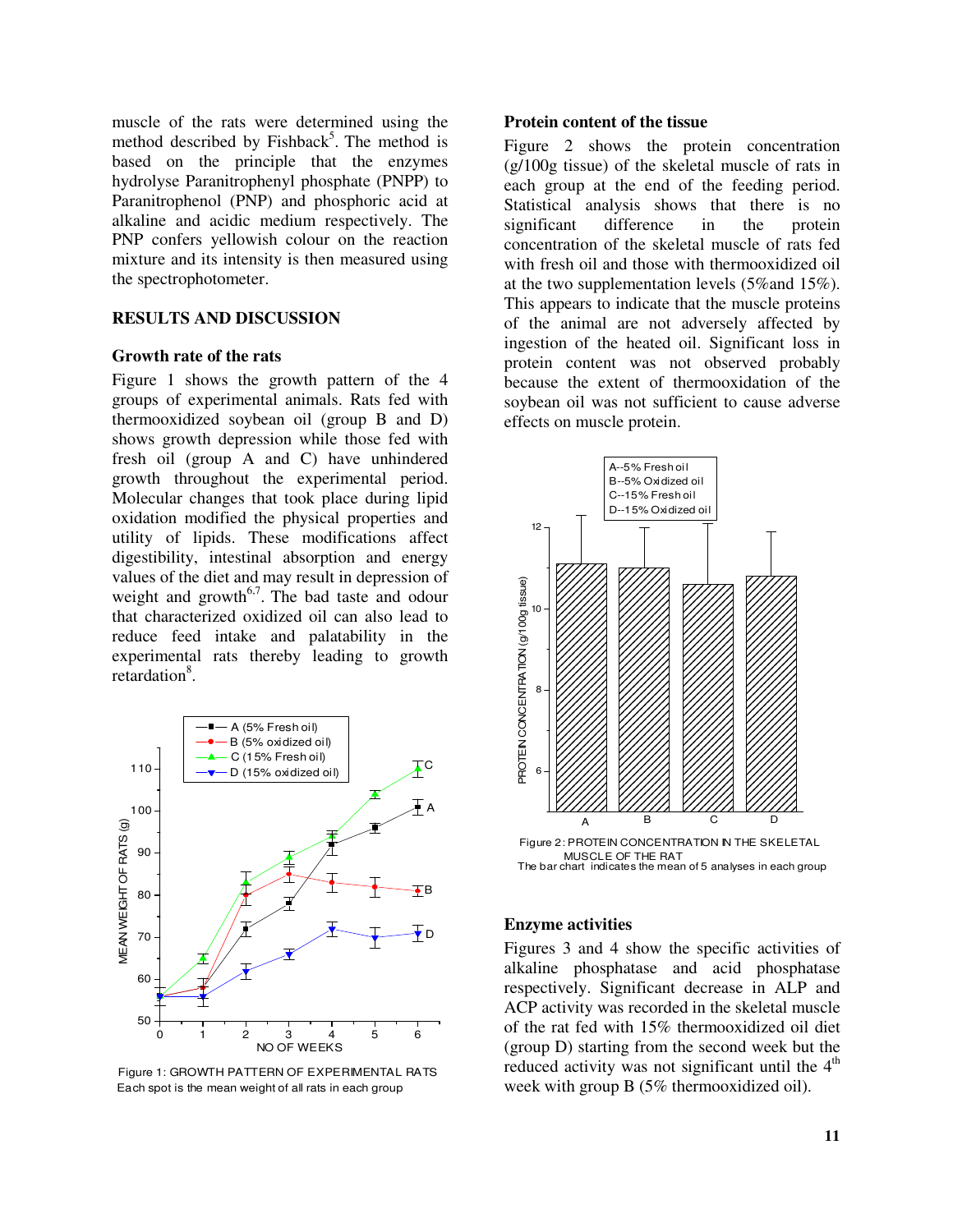

Each spot is the mean of 5 analyses in each group ACTIVITYIN THE SKELETAL MUSCLE OF THE RAT



ALP is a membrane bound enzyme; the reason for its low activity in the affected rat might be due to inactivation of the enzyme by the free radicals generated from the oxidized oil<sup>2</sup>. It was also reported that oxidizing agents such as peroxides and hydroperoxides are inhibitors of  $ALP<sup>9</sup>$ .

Since ACP is associated with the lysosomes, membrane damage by free radicals could lead to escape of the enzymes from the lysosomes out of the cell. Significant decrease in enzymes activity was not noticeable in tissue of rats fed with 5 % oxidized oil until the  $4<sup>th</sup>$  week probably because the free radicals generated in the first 4 weeks were not adequate to bring about pronounced cellular damage<sup>10</sup>.

# **CONCLUSION**

Consumption of thermally heated soybean oil could bring about biological effects ranging from poor growth to tissue toxicity at high levels. However, at low levels, toxicity could only result from prolonged consumption. It is hereby recommended that handling and processing techniques involving heat treatment that may bring about lipid deterioration should be discouraged in fatty foods.

#### **REFERENCES**

- 1.**Chow C.K. (1989)** Biological and toxicological properties of fatty acids and their derivatives. In Johnson R.W. ed. Fatty acids in industry N.Y. 617-658.
- 2.**Cotran R., Kumar V. and Robin S. (1989)** Robin's pathological basis of diseases. 4th ed. W .B. Sanders Co. Harcourt. Brace Johanorich Inc. 512-524.
- 3.**Halliwell B. and Gutteridge J.M.C. (1989)** Free radicals in biology and medicine. Clarendon press, Oxford, England pp 43-50.
- 4.**Henry R.J., Cannol D.C. and Winkelman J.W. (1974)** Clinical Chemistry: Principle and techniques. 2<sup>nd</sup> Ed
- 5.**Fishback F. (1996)** A manual of laboratory and diagnostic tests. 5th ed. Philadelphia 378-379, 382-384.
- 6. **Jacobson G.A. (1991)** Quality control in deep fat frying operations. *Food technol.* **45**:72- 74.
- 7.**Miller R.W. and Long P.H. (1990)** A 91 day feeding study in rats with heated olestra / vegetable oil blends. *Food Chem. Toxic*. 28: 307-315.
- 8.**Sanders T.A.B. (1989)** Nutritional aspect of rancidity. In Allen J.C and Hamilton R.J. ed. *Rancidity in foods* **7**: 125-139.